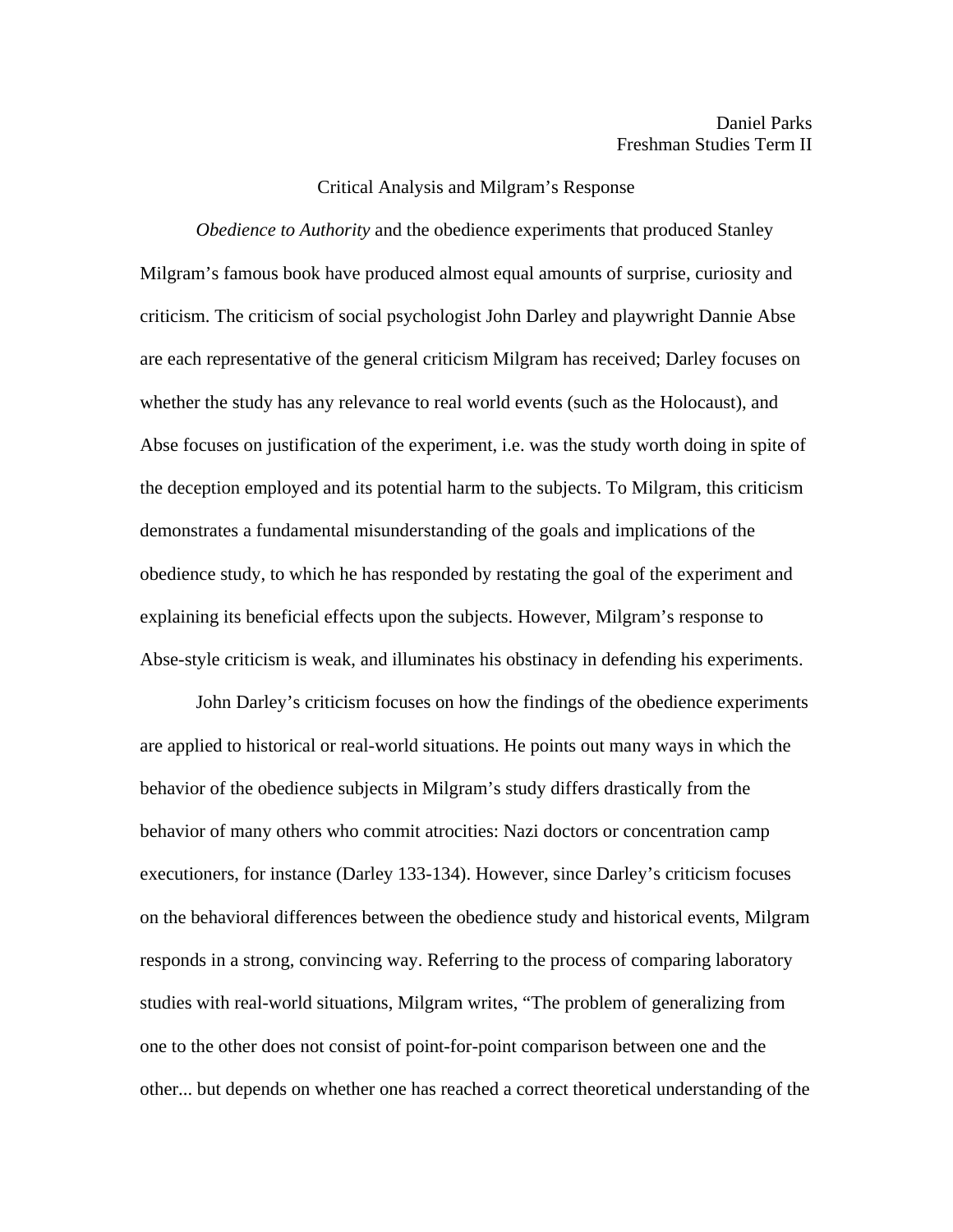relevant process" (Milgram 175). With this in mind, it becomes apparent that the behavior of laboratory subjects may be very different from that of people who have committed atrocities without disqualifying the generalizations that can be formed from the experiment. Behavioral analysis is the sort of "point-for-point" comparison to which Milgram refers. Milgram also writes:

 Is the obedience observed in the laboratory in any way comparable to that seen in Nazi Germany? (Is a match flame comparable to the Chicago fire of 1898?) The answer must be that while there are enormous differences of circumstance and scope, a common psychological process is centrally involved in both events. (175)

The commonality Milgram is interested in is a "psychological process." To find this commonality is the goal of the obedience experiments. Darley does not argue in his criticism that the psychological process with, for instance, Nazi doctors was different than that of obedient subjects; he argues that their behavior differs. Darley has misunderstood the goals and implications of the experiment and Milgram would respond, as he does in the recent quotation, by restating the goal of the experiment.

 Milgram responds to Dannie Abse's criticism in a similar fashion, attempting to restate the purpose of the experiment so as to justify what Abse would consider outright deception. Milgram writes, "As a dramatist, you surely understand that illusion may serve a revelatory function, and indeed, the very possibility of theater is founded on the benign use of contrivance" (198). Milgram's response is an attempt to redefine the situation not as one of coercion and deception, but of illusion and revelation. The language Milgram employs redefines the role of the subject not as a guinea pig, but as a part of an artistic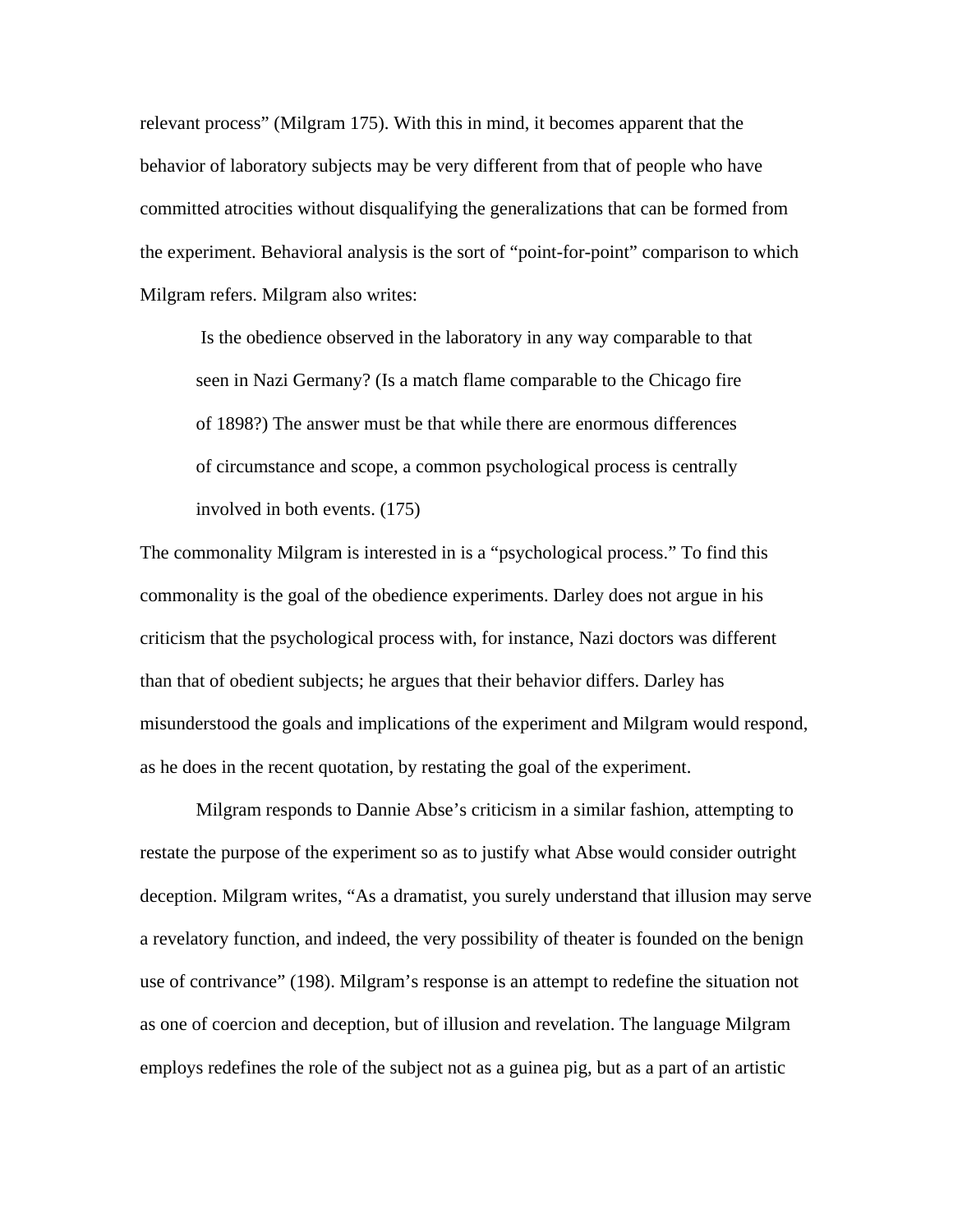demonstration. Indeed, the objection against deception or, to use Milgram's language, "illusion", is a moral one. Milgram seeks to justify his means by writing:

Misinformation is employed in the experiment; illusion is used when necessary in order to set the stage for the revelation of certain difficult-toget-at truths; and these procedures are justified for one reason only: they are, in the end, accepted and endorsed by those who are exposed to them. (198)

Milgram explains the situation this way: the illusion is necessary to arrive at a conclusion full of truth and understanding otherwise impossible to reach. One should note that Milgram is referring to post-experimental interviews and questionnaires when he speaks of acceptance and endorsement, and that Milgram's justification for the experiment hinges upon them and the supposed approval that subjects have following the experiment.

 Although Milgram makes it appear that Abse's criticism misunderstands the goal of the experiment and the damage done to Milgram's subjects, in actuality, Milgram himself was unaware of the possible consequences of the experiment or any long term damage he potentially might inflict. He also fails to take into account the elements that might corrupt the usefulness of his post-experimental findings. For instance, following the experiment, almost all subjects have undergone some amount of stress, some a great deal. Also, some may feel embarrassed about their conduct, or feel obliged under the continued presence of authority to render information they perceive the interviewer desires. All these are factors that Milgram fails to adequately explain. Also, Milgram neglects to mention in the previous quotation how vague the post-experimental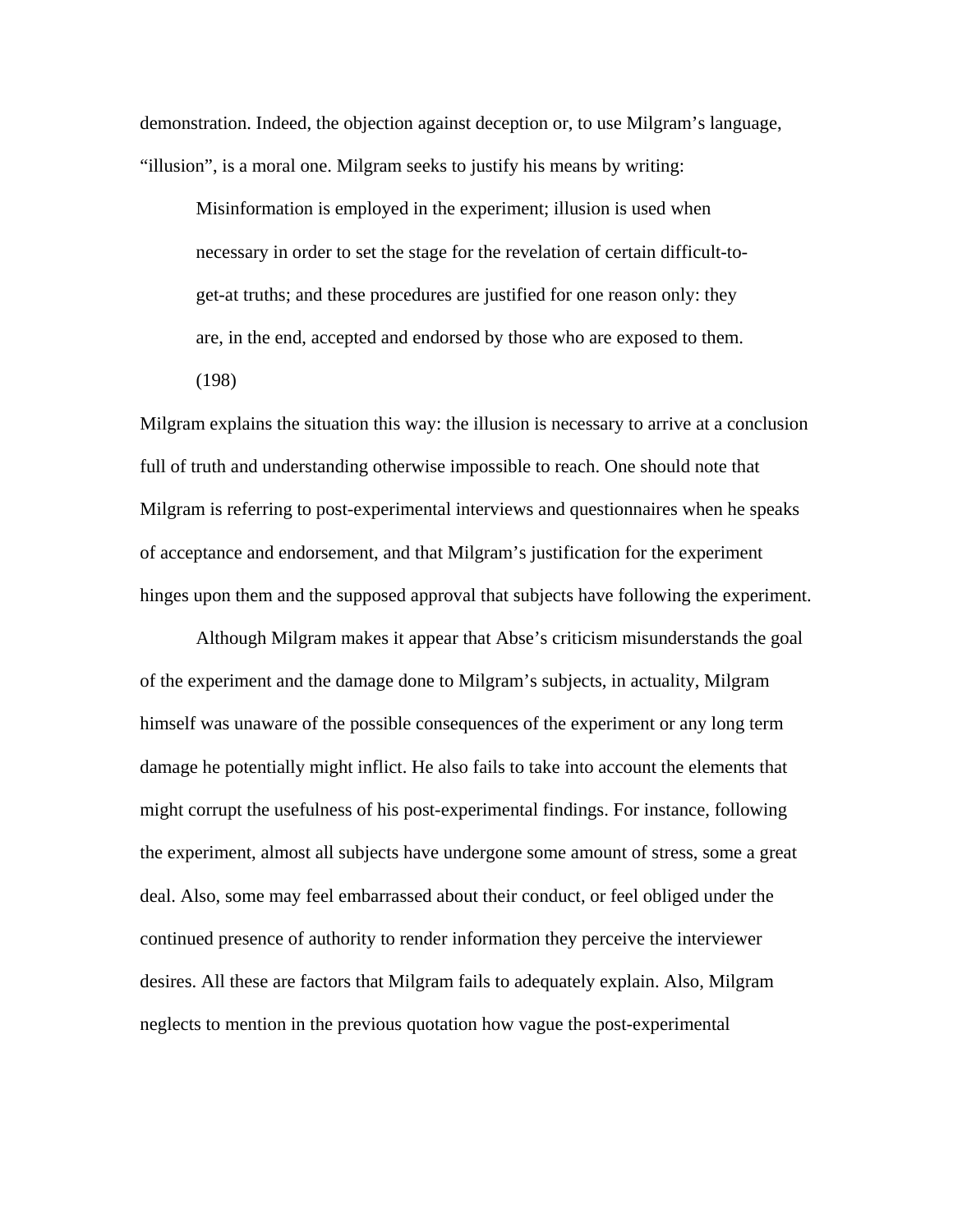questionnaires are. The following is Milgram account of one seemingly extraordinary subject who continued the experiment as far as possible. Milgram writes:

In a questionnaire returned by Mr. Batta several months later, he informs us that ... he fully believed the learner was getting painful shocks, and that the experiment has not bothered him at all. He believes more experiments of this sort should be carried out, and he answers "yes" to our question of whether he has learned something of personal value. But he does not tell us what. (78)

Though Mr. Batta appears to be an unusual sort of participant in the study, this passage illustrates the unreliability of the post-experiment questionnaires. Mr. Batta's affirmative answer casts doubt on the value of such an answer, if only that it demonstrates how vague the questionnaires were. Also, Mr. Batta exemplifies obedience to authority; how reliable is the information he gives to that same authority with regards to his personal thoughts? Milgram even goes so far as to end the passage with a cryptic "he does not tell us what," further underscoring the vague nature of the answer.

 Thus, Abse's criticism is convincing in that Milgram's justification for continuing the experiment was not as bullet-proof as one might suppose. Milgram writes, "The central moral justification for allowing a procedure of the sort used in my experiment is that it is judged acceptable by those who have taken part in it" (199). This argument does not explain why the experiment was conducted in the first place. Milgram freely admits that the results of the experiment were not predicted by any involved (194). Thus, the deception could not have been justified by foreknowledge that subjects would eventually approve of being deceived, misled, and coerced. Milgram also writes to Abse, "I grant